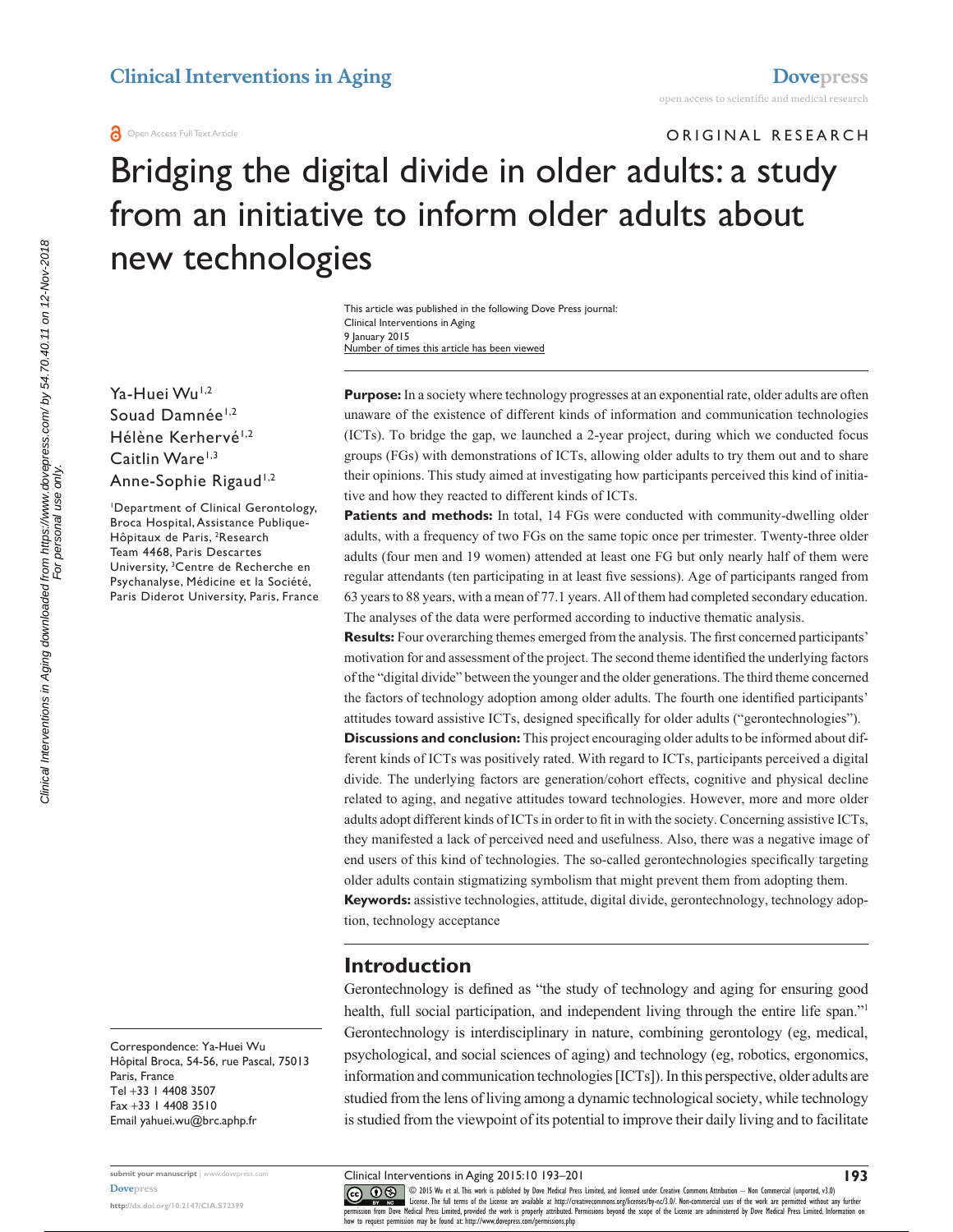their social participation.<sup>2</sup> In Europe, in the face of aging societies, it is considered that technological innovation can enhance the quality of life for older adults and people with disabilities, while in the meantime, it creates new economic and business opportunities.3 In the same vein, in France in 2013, the Minister of Industry and Growth, and the Junior Minister for the Elderly and Independence jointly launched a sector called "Silver Economy", aiming at the creation of personalized services and technologies for maintaining autonomy in older people.

We can distinguish two categories of technologies when describing technology use in older adults. One concerns new ICTs that target a broader market population. The other concerns assistive technologies (ATs) targeting people with special needs, such as hearing loss, memory loss, mobility difficulties, and wandering. Due to age-related cognitive, sensorial, and physical declines and health issues, there is a potential need for ATs in older adults to help them remain independent as long as possible.<sup>4,5</sup> In response to this potential demand, ICT-related products, such as robotics, smart home technology, assistive communication devices, and sensors for social alarms, are either under research and development or already on the market (http://www.silvereco.fr/). These products are commonly referred to as gerontechnologies.

Older adults frequently use long-standing technologies, while they are slower at adopting new ones.<sup>6,7</sup> It has been well established that compared with younger people, older adults have lower access to and usage of recent technologies. For example, a recent French national survey showed that among older adults born before 1930, only 8.4% of them use the Internet, while Internet user rate rises to 32.9% among people born between 1930 and 1949 and to almost 100% among those born after 1990.<sup>8</sup> In spite of the promising and distinct advantages that can be provided by technologies, many older adults do not seem ready to embrace them.<sup>9</sup>

In the theory of "diffusion of innovations", Rogers classifies individuals within a social system on the basis of innovativeness, and older adults fall within the category of "laggard".<sup>10</sup> Individuals in this category are described as more conservative, traditional, skeptical, suspicious, cautious, and risk averse when they encounter innovations. They would only adopt an innovation after observing that it has been successfully adopted by other members of the social system and that they see clear benefits for themselves. Thus, acceptance and adoption of ICT-related ATs in older adults is a very challenging issue considering the characteristics of this population in relation to technology. To encourage technology adoption, from the perspective of Rogers' "diffusion of innovations" theory, designers should carefully take

into account the "perceived attributes" of an innovation.<sup>11</sup> A product or a device must be compatible with an older adult's lifestyle and values, fit in with his/her needs, and be easily assimilated into his/her life (compatibility). It must be easy to understand and to use (complexity). Its benefits must be evidenced; it must have a clear advantage over the previous or traditional product or system (relative advantage). It is also important to provide opportunities to try out a product (trialability) and observe others using a technology or receive their feedback (observability).

It is often reported that older adults often lack knowledge or are unaware of many existing ICTs and ICT-related ATs.11,12 Heinz et al suggested conducting focus groups (FGs) on new technologies by integrating product demonstrations. This approach allows testing out and experimenting with devices, so that older adults can gain more knowledge and formulate informed opinions about usability and usefulness of technologies.<sup>11</sup>

Along the same line, in 2012, we launched a 2-year project called "Gerontechnology and You", during which we conducted FGs presenting a variety of technologies to older adults. The aim of this project was to inform older adults of the existence of different kinds of ICT-related products and to investigate how they perceived this kind of initiative. Their attitudes and reactions toward technologies were also recorded. In this paper, we describe the design of the study and present major themes from reflections formulated by our participants.

## **Materials and methods** Overview of the project "Gerontechnology and You"

To achieve the objectives of the project, during a 2-year period from the beginning of 2012 to the end of 2013, we conducted 14 FGs on ICT-related products with community-dwelling older adults, with a frequency of two FGs on the same topic once a trimester. All of the FGs were conducted by the same two moderators (psychologists). The first topic was the overview of a variety of ICT-related products, followed by the presentation of a cognitive prosthesis, a videoconferencing application prototype, assistive and companion robots, and tablet computers and video games. In the final two FGs, we presented study results to participants and emergent themes from FG discussions for validation. Participants could confirm the researcher's interpretation and provide additional insight.<sup>13</sup> Each FG began with a presentation of a product, which was followed by product manipulation in small groups (2–3 participants per group) and ended with discussions among participants. Moderators encouraged participants to express their opinions about each product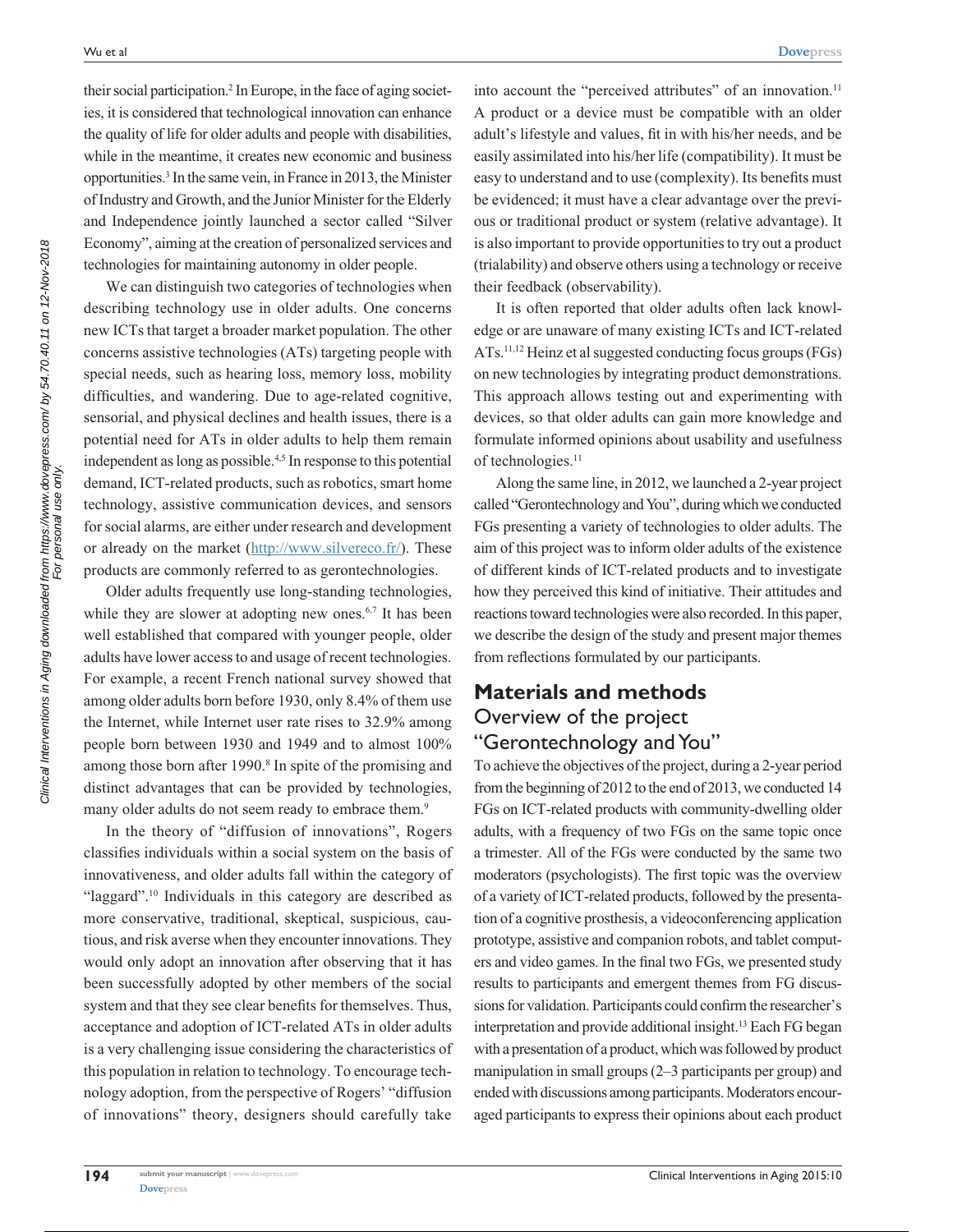on the following issues: ease of use, usefulness, advantages, disadvantages, and their intention to use it. The characteristics of participants and a brief description of FGs on the same topic are presented in Table 1.

This study was approved by the Committee of Ethical Evaluation for Research in Health held jointly by Cochin Hospital and Paris Descartes University.

#### **Participants**

Participants were contacted from a panel of volunteers who had previously agreed to participate in research studies led at Broca hospital. In total, 23 older adults (four men and 19 women) attended at least one FG: four attended seven sessions, three attended six sessions, three attended five sessions, two attended 4 sessions, 1 attended three sessions, seven attended two sessions, and three attended only one session. The number of participants to a given FG was between four and nine. Age of participants ranged from 63 years to 88 years, with a mean of 77.1 years. All of them had completed secondary education.

All participants signed an informed consent for participating in the study.

## Analyses

All FGs were videotaped and then transcribed. The analyses of the transcripts were then performed according to inductive thematic analysis.14 The data collected from all the FGs were transcribed and analyzed by YHW and SD conjointly. The initial ideas were noted down and discussed during the data transcription. The transcribed data were then read and reread several times, which allowed data immersion and familiarization. The coding phase of the data was then initiated. These codes identified underlying ideas from the data that the researcher considered pertinent to the aim of the study. We focused on identifying recurrent attitudes and reactions to all technologies presented throughout the sessions rather than to one specific technology. The third stage consisted in formulating themes by grouping together codes that reflected similar overarching ideas. Major themes and subthemes applied to the data were defined and labeled.

**Table 1** Characteristics of participants and a brief description of FGs for each topic

|                                         | <b>Participants</b>                                                                         | <b>FG</b> description                                                                                                                                           |
|-----------------------------------------|---------------------------------------------------------------------------------------------|-----------------------------------------------------------------------------------------------------------------------------------------------------------------|
| Theme 1: Introduction                   | $N_{\text{eq}}$ =7, $N_{\text{eq}}$ =6; 11 women, 2 men;<br>age range: 63-86 (m=75.1)       | Presentation of the project and introduction of different<br>kinds of ICT-related products with powerpoint                                                      |
| Theme 2: Cognitive prosthesis           | $N_{FGI} = 5$ , $N_{FG2} = 8$ ; 11 women, 2 men;<br>age range: 63-86 (m=77.2)               | Presentation and demonstration of an event/appointment<br>reminder by a commercial agent of the company<br>commercializing the product                          |
|                                         |                                                                                             | Testing and manipulation of the product in small groups                                                                                                         |
| Theme 3: Videoconferencing application  | $N_{FGI} = 6$ , $N_{FG2} = 9$ ; 12 women, 3 men;<br>age range: 63-86 (m=77.6)               | Presentation by two developers of a videoconferencing<br>application prototype securing communications from<br>privacy and intimacy violations                  |
|                                         |                                                                                             | Testing and manipulation of the application prototype in<br>small groups                                                                                        |
| Theme 4: Assistive and companion robots | $N_{\text{eq}}$ =5, $N_{\text{eq}}$ =6; 8 women, 3 men;<br>age range: 63-88 (m=76.5)        | Presentation by two psychologists of an assistive robot<br>(Kompaï), a companion robot (Paro in two videos), and an<br>educational robot (Nao in a short video) |
|                                         |                                                                                             | Testing and manipulation of Kompaï                                                                                                                              |
| Theme 5: Tablet PC                      | $N_{\text{FGI}} = 6$ , $N_{\text{FG2}} = 8$ ; 13 women, 1 man;<br>age range: 63-88 (m=78.3) | Presentation by two moderators/psychologists of two<br>tablet PC: 1) iPad and 2) a simplified tablet computer<br>(TOOTI-family)                                 |
|                                         |                                                                                             | Testing and manipulation of these two tablet computers<br>in small groups                                                                                       |
| Theme 6: Video games                    | $N_{\text{eq}}$ =5, $N_{\text{eq}}$ =7; 11 women, 1 man;<br>age range: 63-88 (m=77.4)       | Presentation by a researcher of different kinds of<br>video games with different interfaces: computer, tablet<br>computer, joystick, etc                        |
|                                         |                                                                                             | Playing video games in small groups with 1) Nintendo Wii,<br>2) Kinect Xbox, and 3) tablet computers                                                            |
| Theme 7: Review and conclusion          | $N_{\text{eq}}=4$ , $N_{\text{eq}}=6$ ; 9 women, 1 man;<br>age range: 63-88 (m=79.6)        | Presentation of results from analysis of FG discussions<br>Ask for participants to confirm the researcher's<br>interpretation and provide additional insight    |

**Abbreviations:** FG, focus group; ICT, information and communication technology; PC, personal computer.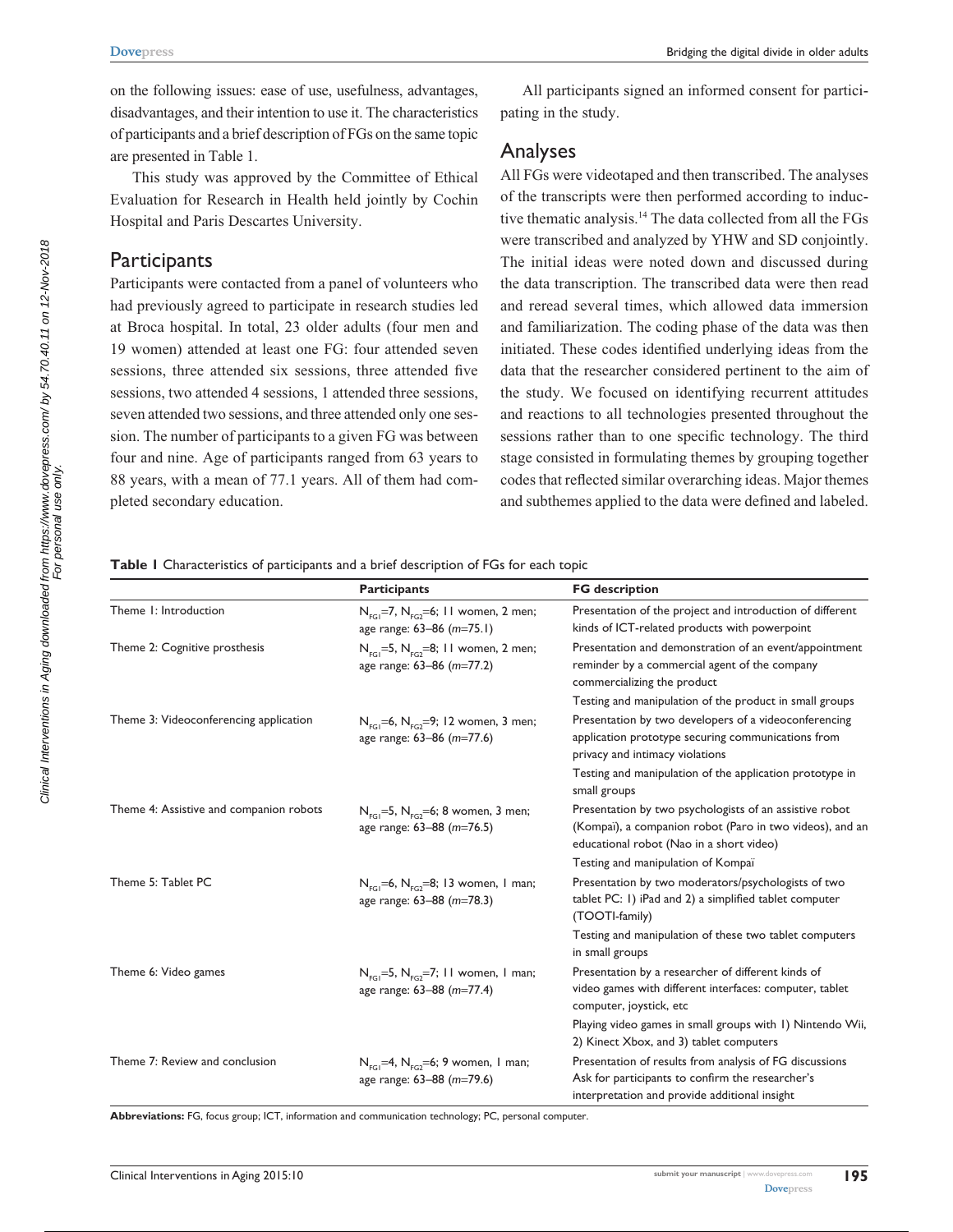Finally, examples were chosen from the transcript to illustrate elements of themes in the "Results" section.

Major themes and subthemes were presented to participants for validation in the final two FGs. These themes were validated by most of the participants. By seeking the participants' views on the honesty and consistency of the research findings, we were able to judge the credibility of our findings.<sup>15</sup>

## **Results**

Four major themes were identified: project participation, digital divide, ICT adoption, and opinions on assistive ICTs. A summary of these major themes and their subthemes is presented in Table 2.

## Project participation

When asked the question "why did you take part in the project and what do you want to learn from this project?", most of the older adults initially mentioned that participating in this project would allow them to maintain an active engagement in life and society: they could meet and discuss with other people, make themselves useful by devoting time to research, and keep themselves up-to-date on technologies.

Participating in the group could contribute to aging well with the curiosity and the desire to move forward. It means that we are still interested in what happens in the world where we live and that we want to meet other people… Sometimes, it might be quite demanding to come here because I have

|  | Table 2 Summary of major themes and subthemes of the data |
|--|-----------------------------------------------------------|
|--|-----------------------------------------------------------|

| Major themes          | <b>Subthemes</b>                           |  |
|-----------------------|--------------------------------------------|--|
| Project participation | Active engagement                          |  |
|                       | Curiosity                                  |  |
|                       | Solution finding for a proxy               |  |
|                       | Anticipation for the future                |  |
|                       | Empowerment                                |  |
| Digital divide        | Feelings of inferiority and obsolescence   |  |
|                       | Generation differences                     |  |
|                       | A lack of comfort, control, knowledge, and |  |
|                       | self-efficacy toward technology            |  |
|                       | Age-related cognitive difficulties         |  |
|                       | Technology anxiety                         |  |
|                       | Concerns about the risks of technology use |  |
|                       | Importance of training                     |  |
| ICT adoption          | Compensating for difficulties              |  |
|                       | Communicating with others                  |  |
|                       | Fitting in with society                    |  |
|                       | Social influence                           |  |
|                       | Social pressure                            |  |
| Opinions on assistive | No perceived needs for the moment          |  |
| <b>ICTs</b>           | Potential future needs                     |  |
|                       | Negative end-user images                   |  |

**Abbreviation:** ICT, information and communication technology.

to take the subway to go very far (…) It makes up a part of my desire to be living. [P1, female, 83 years]

It gives me an impetus to keep up with what happens in the society. [P2, female, 88 years]

Two participants joined this project in order to find useful products for their proxies suffering from dementia. Another two participants mentioned that they would like to search for products to help them maintain their independence as long as possible.

I'm interested in the issues of aging, my future problems with aging and how to keep ourselves independent at home in spite of aging. [P3, male, 85 years]

At the final session, most of them found the FGs interesting and pleasurable. They discovered things that they had little knowledge about (eg, different kinds of technologies) and thought about what they would one day encounter with aging (eg, loss of autonomy and death). Talking about these issues helped them anticipate and be better prepared if one day they encountered these situations. They would know that some assistive products are available and would more easily accept these products to help them age well. Also, by giving their points of view about technologies for older people, some of them felt empowered.

The groups are enjoyable and give me some knowledge about what I might expect… with aging… I hope that I could age well. [P4, female, 63 years]

I hope that people who design new technologies will take into consideration what the elderly talk about instead of conceiving things that they find formidable… that in reality are not at all adapted to older people… this is an opportunity for us to express our opinions… I hope that it allows a mutual enrichment. [P5, female, 81 years]

# Digital divide

In general, participants were fascinated by the potential of technologies, and for many of them, people who master technologies were considered to be empowered.

Me too, I admire this… I was on holiday at a friend's house. Her grandson had an I-phone. I was on the phone with my daughter and she told me that she had a disease that I didn't have any idea about. I pronounced the name and he took his I-phone and then gave me the definition. I was astonished… It happened 5 years ago… I was astonished to see a world where we could get instant responses. [P1, female, 83 years]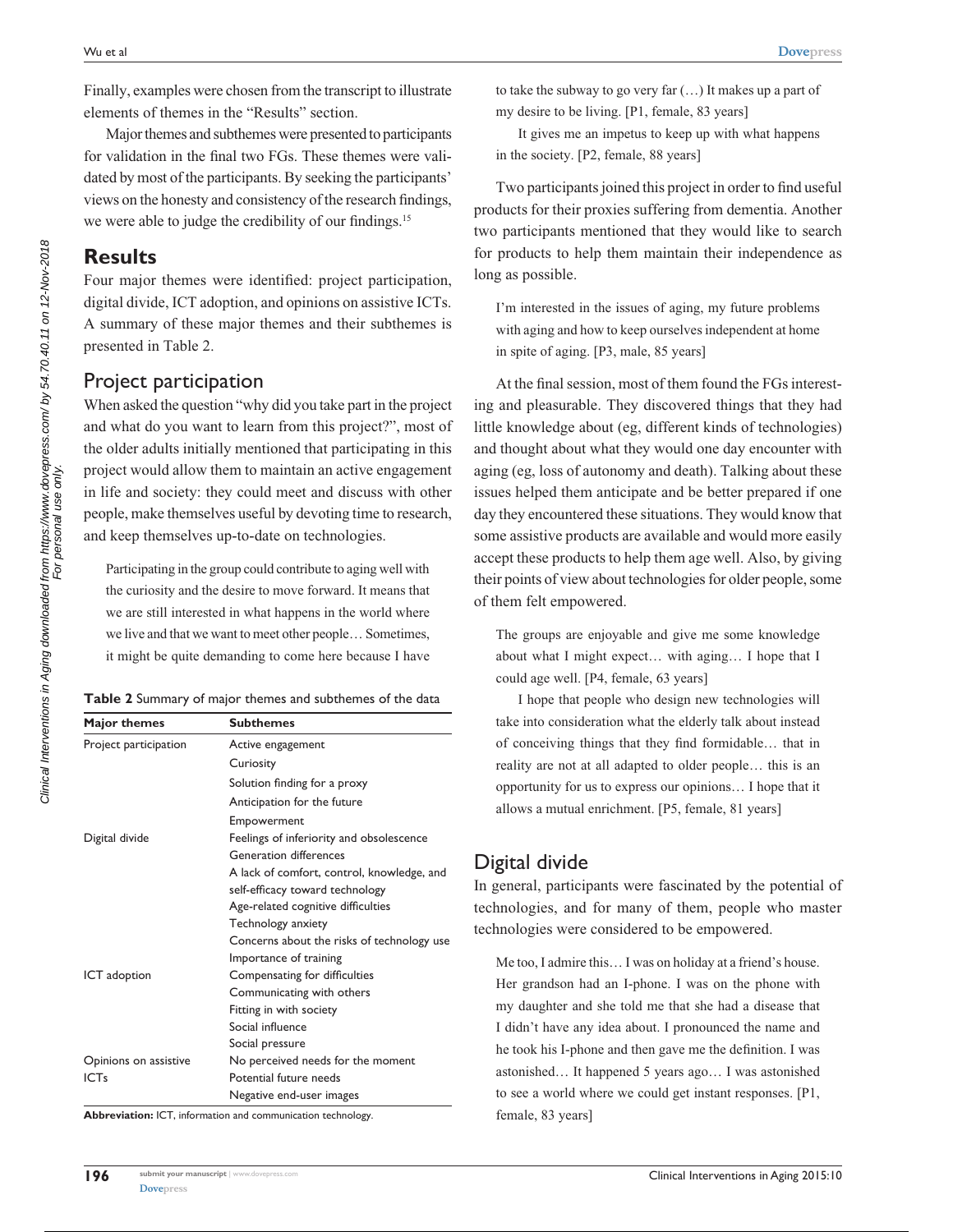However, throughout FGs, most of them reported that they lag behind the social trend, which moves with technology progress.

"I-PAD," this is a name that I have heard of but I don't understand what it is really… You talked about "Facebook"… These are words but I can't find any meaning to them. Precisely, I don't know what they mean… It's not that I don't want to go on the Internet but the train has left and I'm not on board. [P6, female, 82 years]

The differences between generations, concerning elements such as values, ways of thinking, and lifestyles, were considered to contribute to the digital divide.

…it's a different mentality from ours… our way of thinking is methodical, rational and rigorous (Cartesian)… the young have a digital mind. This is like two worlds confronting each other… we have to cope with it (two different worlds). [P1, female, 83 years]

To many of them, technology might cause anxiety due to a low level of comfort with and control of technology, age-related cognitive difficulties (eg, less attentive, psychomotor slowing), or a lack of familiarity. In addition, they frequently expressed wariness and concerns about the downsides and the risks of technology use, such as privacy violation, cybercrime, diminution of human contact, and dependence on technologies in younger generations. Risk aversion and a lack of technology efficacy could prevent them from using ICTs.

I heard it said at a TV show that people can get information about our bank account via the Internet. [P7, female, 72 years]

We've got to be very cautious with the Internet. [P5, female, 81 years]

We're right to be careful. [P8, female, 75 years]

Yes, even our ministers are spied on [P1, female, 83 years]

Are machines toxic? I think that in some way, they are for the following reasons. An organ which doesn't work weakens. When machines substitute not only for one's memory but also one's reasoning, one's (cognitive) functions atrophy. We lose our capacity to think, to make mental effort. Yet, we learn things through personal effort and reflection… [P3, male, 85 years]

Compared to the younger generations, some participants reported the feeling of being labeled as old fashioned and obsolete, due to a lack of knowledge on ICTs and their use, which could lead to a feeling of inferiority or powerlessness.

You can see this when you talk to your grandchildren. Me, when I ask for some explanations because I don't understand, they talk to me with breathtaking speed… I ask them to speak to me in good French… they made fun of me and said: "Granny, you had a brilliant career and look at what you have done in law courts…" [P5, female, 81 years]

For this group of seniors who did not acquire knowledge on the use of ICTs during their schooling and/or at work, tailored training was considered as the best way to bridge the gap of the digital divide.

I'd like to have a teacher who comes to my home and who explains to me with good vocabulary… once a month or a week... who can solve my problems. By doing this, I think that I could progress well. [P2, female, 88 years]

#### ICT adoption

Perceived needs for technology were often mentioned as a reason for its adoption. A few participants needed ICT products to help them compensate for cognitive difficulties (eg, referring to one's smart phone when encountering word-finding difficulties) or to be rescued in case of an emergency.

I fell down a number of times and I couldn't pick myself up. I told myself that I had to do something… now I pay 58 euros every month (for a remote alarm). [P10, female, 85 years]

Most of them mentioned the fact that they need technology to keep in touch with their relatives, to receive information, to communicate with others, and to be connected to the society. They frequently reported social pressure that pushes them to use technologies in order to fit in with the society. Otherwise, they would be excluded from it.

I was a member in an association but I never received anything from them. Someone (from the association) told me: "you don't have a computer?"… I told myself that I had to buy one and that was how I began using a computer… It changed my life. Otherwise, I would have lost touch with the association for example… They told me that's the way it works… They didn't send anything hand-written. [P11, female, 79 years]

In our association, some members wonder if it is absolutely necessary to train all the people to use a computer… most of us think that people have to know how to use a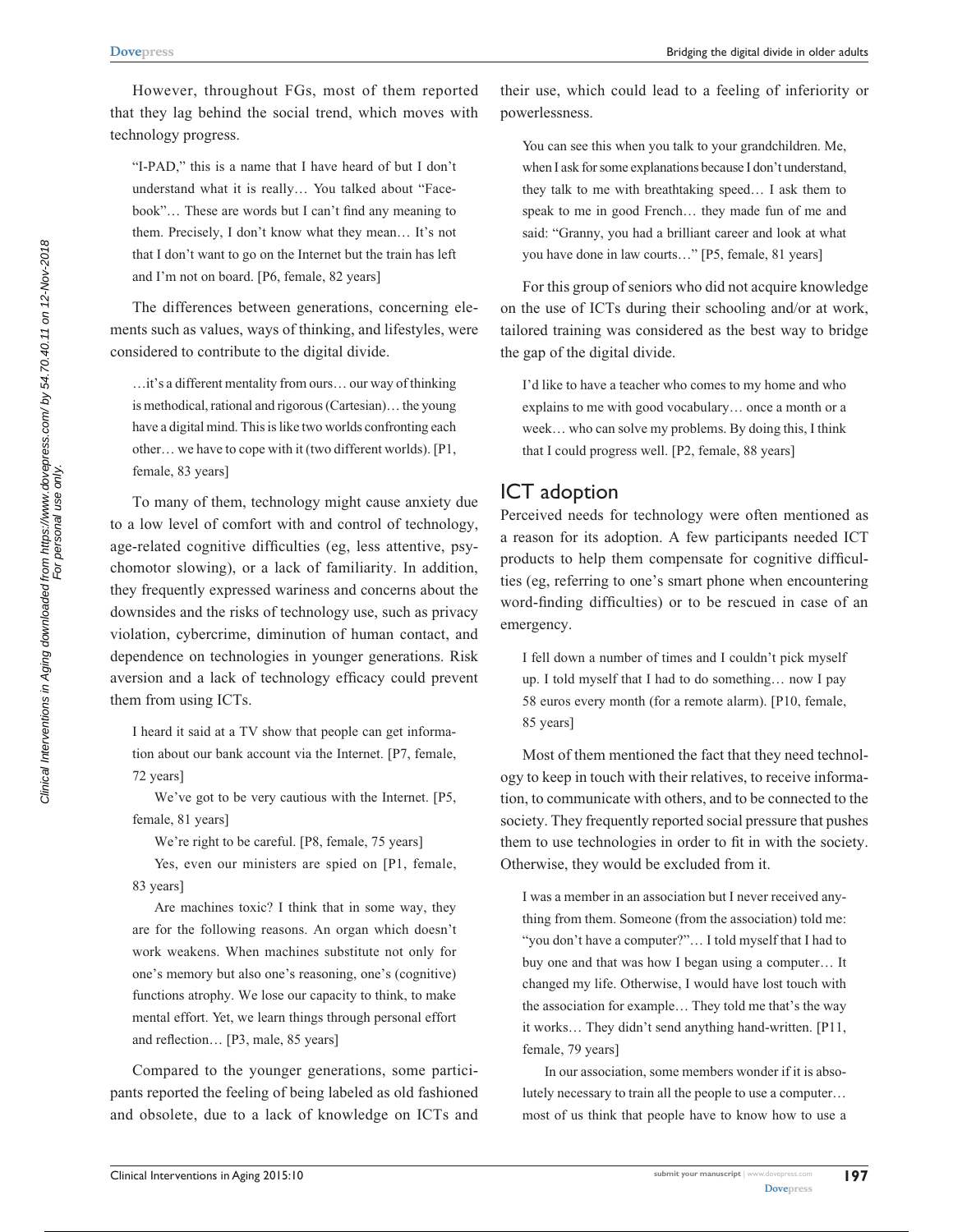computer because there comes a time when people will be rejected if they don't know how to use it… there is no other way to do tax declarations, to buy tickets… the staff will tell you to buy tickets with an automatic dispenser. [P8, female, 75 years]

However, some participants considered it a social injustice that people have no choice but to use new technologies to get access to information and services.

It is a lack of choices… before, we had choices… now, we've no choices… I think it's an alienation of our liberty. [P4, female, 63 years]

There is a part of the population who exists and who has the right to exist... [P5, female, 81 years]

Social influence was considered a facilitator to technology use. Training was often provided by family and friends who helped older adults get familiarized with technology.

I have an I-phone 4. A lot of people help me use it. My grandson helps me use a part of it and my friend helps me use another part. I bought it myself. [P12, female, 70 years]

#### Opinions on assistive ICTs

Throughout FGs, we presented some assistive ICTs tailored to older adults, including a cognitive prosthesis (MEM-X: http://www.mem-x.com/), an assistive robot (Kompaï: http:// www.robosoft.com/robotic-solutions/healthcare/kompai/ kompai-rd.html), a companion robot (Paro: http://www. parorobots.com/), a simplified tablet PC (TOOTI-family: http://www.tootifamily.com/), and emergency response systems. Most of the participants reported that they did not need these kinds of products for the moment but some mentioned that there would be upcoming needs in the future when they became cognitively or physically frailer. For most of them, end users of assistive ICTs were very old people with major cognitive impairment or those who are lonely or isolated. As participants considered themselves as healthy and independent, they were not concerned by these kinds of products.

No, I don't think that I need it (cognitive prosthesis) now. My calendar is enough for me. I find it too expensive and I don't think that it provides more services than my agenda, which I look at all the time. So, I don't see any usefulness of this product that rings to remind me of an appointment… I'm still capable of looking up at my calendar. [P9, female, 83 years]

There are specific functionalities for the third age, the fourth age… and even the fifth age… when I go to a nursing home, this (simplified tablet PC) is what I'll have. [P14, female, 70 years]

If one day I need Paro, it will mean that I got really bad… it's pejorative to say this… but if really I needed it, it would means that I'm "out of order" or "doddering". [P13, female, 78 years]

#### **Discussion**

This study presents a project that informed older adults of the existence of different kinds of ICT-related products. We focused on the way participants perceived the project and how they reacted to ICTs presented throughout the sessions.

Results showed that this project was appreciated by participants because it offered a unique occasion for those who are curious about societal progress and wish to be upto-date and discover a variety of ICTs. In addition, the FGs allowed participants to express their concerns about aging issues and to anticipate problems and difficulties that they could encounter one day with aging. Participating to FGs also allowed participants to maintain an active engagement in life through involvement in social and productive activities and interaction with others, essentially for "successful aging".<sup>16</sup>

Results also showed that participants in general perceived the existence of a "digital divide" between the older and the younger generations, for whom ICT use is mainly mediated by institutional contexts (school and workplace).<sup>17</sup> The generation effect, leading to less use of technology by older adults, was well documented in the literature.<sup>2,11,18-20</sup> Younger people are exposed to computers and the Internet earlier and earlier and most of them acquire skills during their childhood. In contrast, older people are only exposed to these new technologies late in their lives and have to learn new skills to use them. Apart from the skills issue, people of older generations might have more concerns about modifications in lifestyle, and in the society due to overreliance on technology. Therefore, concerns such as security, privacy issues, and diminution of human contact are often raised.11,21–23 Our findings also corroborated previous ones suggesting that older adults' uneasiness with ICTs might be due to disturbing awareness or fear that ICTs may be changing fundamental human nature or threatening the nature of what it means to care.<sup>24,25</sup>

Other than "generation" or "cohort" effects, cognitive, physical, attitudinal, and socioeconomic factors that affect adoption or acceptance of a variety of technologies are identified. Age-related sensorial, physical, and cognitive declines leading to difficulties in acquiring new skills in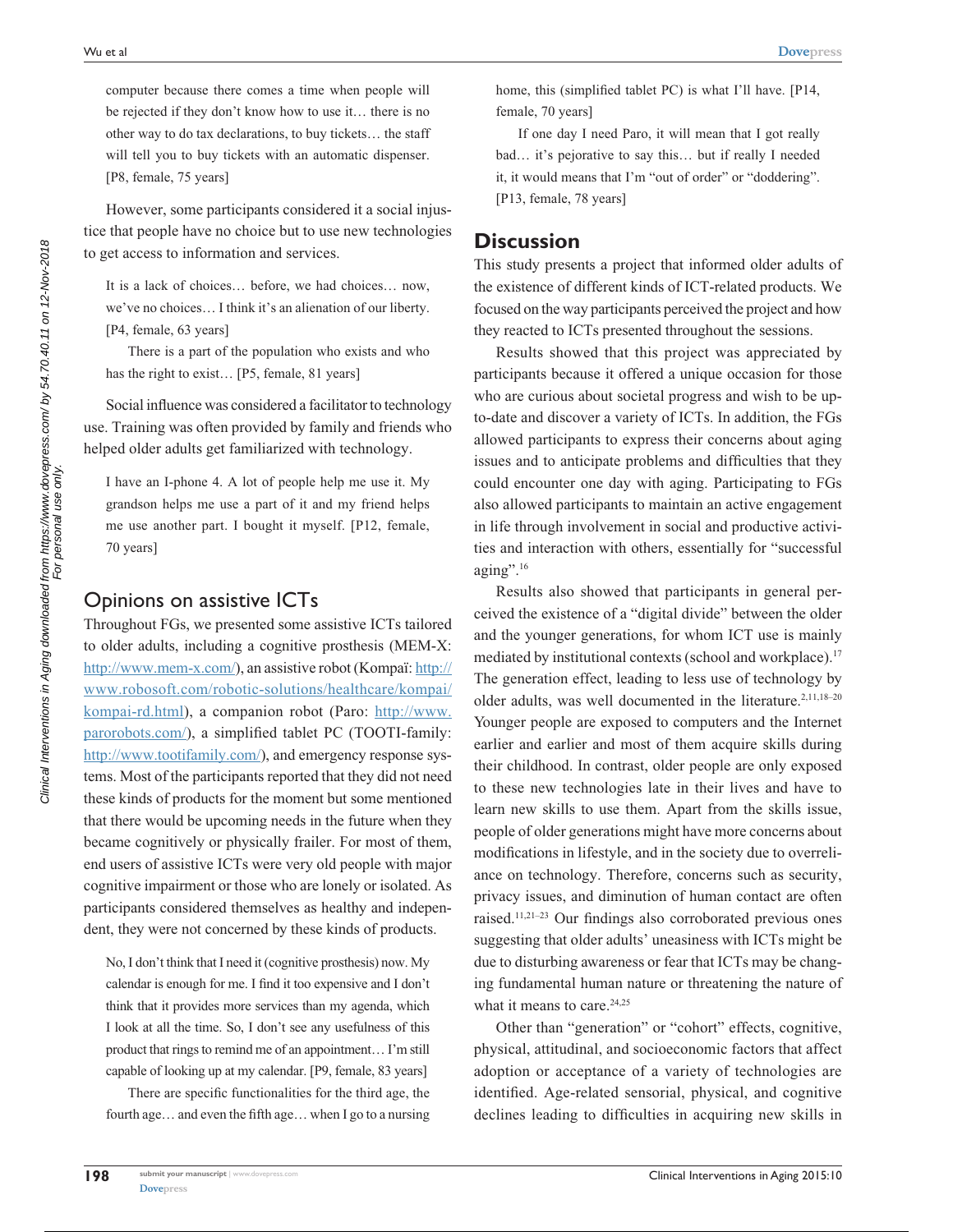technology use are often reported as a barrier.<sup>21,23,26,27</sup> With regard to attitudinal barriers, older age is often found to be related to lower levels of interest, control, confidence, comfort, self-efficacy, and higher levels of technology anxiety.28–30 In addition, a lack of perceived need and usefulness toward technology is often identified as a reason for nonuse.21,31,32 Finally, socioeconomic factors such as the cost of a product and the socioeconomic status of an older adult are often reported to be related to technology use or adoption.<sup>27</sup>

The impact of the digital divide is that older adults would be more disadvantaged and more disenfranchised compared to their younger counterparts.7 A digital divide is commonly considered as social inequality and social injustice that a society must find ways to bridge. On the other hand, social injustice might come from the fact that people are compelled to use technology to get access to information and services and to be a member of the society, as voiced by some of our participants who are not digitally included. However, not to be excluded from the society is one of the main reasons why older adults start using technology. It remains an important issue that older adults get appropriate training and support in ICT use. Classically, older adults get training and support from friends, family, and classes. Recently, it was suggested that ICT training through peer tutors is also effective.<sup>33</sup> This training model is considered to be appropriate because it highlights the role of trainers as caring and sensitive people, capable of bringing adequate support for older adults. It was reported that adequate training has a positive impact not only on older adults' skill in technology use but also on their attitudes toward technology (less anxiety, more perceived usefulness, increased interest, and self-efficacy).33–36

Concerning older adults' attitudes toward ICT products tailored and marketed for them (the so-called gerontechnologies), although they are considered as useful, few participants considered themselves in need of these products. Their image of the end users of these kinds of technologies was very old people with considerable cognitive or physical impairment or those suffering from loneliness or social isolation. In the design literature, it is reported that some accommodations of a product, provided by accessible and adaptable design, are helpful to older adults. However, the fact that these features are noticeable may suggest to some older adults that they belong to a special group (very old, lonely/isolated, and disabled). $37-39$  Although a digital assistive device could compensate for cognitive or physical impairment, its acceptance is strongly hindered by one's desire to maintain an ideal self-image.40 Some researchers argue that the "stigma"

embodied by assistive ICT or "gerontechnology" device might constitute an important barrier to its acceptance.<sup>25,41-43</sup>

## Limitations of the study

This exploratory qualitative research is not intended for generalization. A limitation of the present study may be its lack of representativeness in the sample and generalizability to a broader population. The participants of the study are mostly older adults who demonstrate "successful aging". They are globally healthy and independent, enjoy interactions with others, and maintain active engagement in life. Their opinions might not be representative. Frailer older adults with cognitive or physical impairment might have different opinions and attitudes toward ICT-related products. For example, a Dutch national survey on the determiners of the adoption of home telecare shows that among clients with a connection to home telecare, those who are older and chronically ill, already receiving long-term care, and living alone might perceive more benefit from the home telecare system and be more inclined to adopt it.<sup>44</sup> It might be that in frailer older adults, the need to compensate for their impairment would outweigh the need to maintain a certain desired self-image. Future studies could investigate this issue by using a qualitative approach to compare a group of healthy older adults to a group of frail older adults.

#### **Conclusion**

This study presented a 2-year project, during which FGs were organized with demonstrations of ICT-related products to older adults. Participants' appreciation for the project was presented and we have identified overarching themes on participants' appreciation of the project and their opinions and attitudes about ICT-related products. Results indicated that participants rated this project positively. They generally perceived a digital divide between the older and the younger generations, yet they began adopting different kinds of ICTs in order to fit in with the society. With regard to ICT-related ATs, they manifested a lack of perceived need and usefulness. The so-called gerontechnologies targeted specifically to older adults contain stigmatizing symbolism that might prevent them from adopting them.

## **Acknowledgments**

This project was supported by the "Fondation de France" through the 2011 program "Droit au choix et droit au risque des personnes âgées. Former et agir". We also thank Fanny Lorentz and Véronique Ferracci for their help in the management of the project.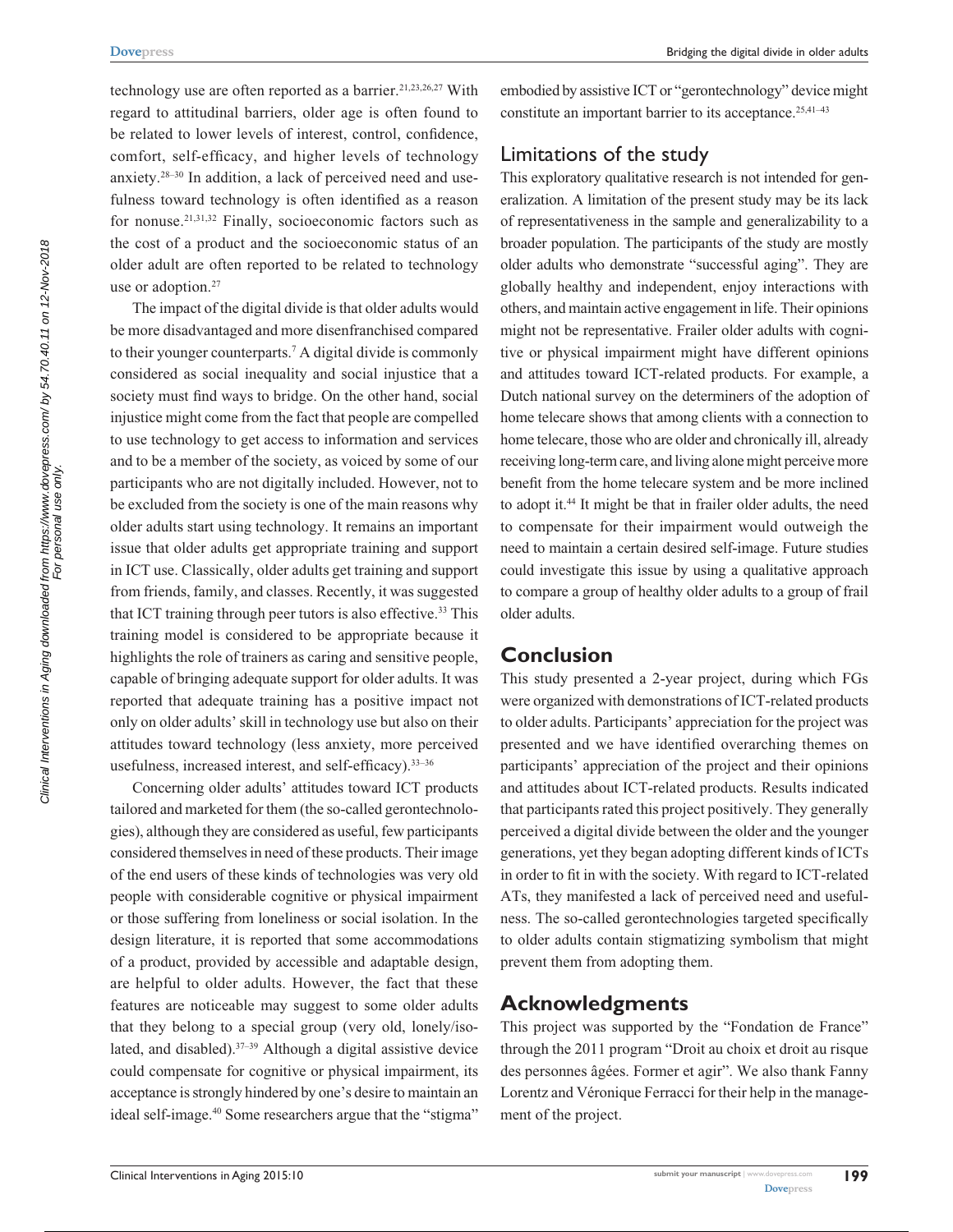## **Disclosure**

The authors report no conflicts of interest in this work.

#### **References**

- 1. Harrington TL, Harrington MK. *Gerontechnology: Why and How*. Maastricht, The Netherlands: Shaker; 2000.
- 2. Bouma H, Fozard JL, Bouwhuis DG, Taipale V. Gerontechnology in perspective. *Gerontechnology*. 2007;6(4):190–216.
- 3. Gaßner KS, Conrad M. *ICT Enabled Independent Living for the Elderly: A Status-quo Analysis on Products and the Research Landscape in the Field of Ambient Assisted Living (AAL) in EU-27*. Germany: IIT; 2010: 3897501600.
- 4. Pressler KA, Ferraro KF. Assistive device use as a dynamic acquisition process in later life. *Gerontologist*. 2010;50(3):371–381.
- 5. McCreadie C, Tinker A. The acceptability of assistive technology to older people. *Ageing Soc*. 2005;25(1):91–110.
- 6. Olson KE, O'Brien MA, Rogers WA, Charness N. Diffusion of technology: frequency of use for younger and older adults. *Ageing Int*. 2011; 36(1):123–145.
- 7. Czaja SJ, Charness N, Fisk AD, et al. Factors predicting the use of technology: findings from the Center for Research and Education on Aging and Technology Enhancement (CREATE). *Psychol Aging*. 2006;21(2):333.
- 8. Gombault V. *L'internet de plus en plus prisé, l'internaute de plus en plus mobile*: Conditions de vie des ménages. Paris: Insee; 2013.
- 9. Wu Y-H, Cristancho-Lacroix V, Fassert C, Faucounau V, de Rotrou J, Rigaud A-S. The attitudes and perceptions of older adults with mild cognitive impairment toward an assistive robot. *J Appl Gerontol.* In press 2014.
- 10. Rogers EM. *Diffusion of Innovations*. Glencoe: Free Press; 1962.
- 11. Heinz M, Martin P, Margrett JA, et al. Perceptions of technology among older adults. *J Gerontol Nurs*. 2013;39(1):42–51.
- 12. Kramer B. Dementia caregivers in Germany and their acceptance of new technologies for care: the information gap. *Public Policy Aging Rep*. 2014;24(1):32–34.
- 13. Crabtree BF, Miller WL. Research practice settings: a case study approach. In: Crabtree BF, Miller WL, editors. *Doing Qualitative Research*. Thousand Oaks, CA: Sage; 1999:71–88.
- 14. Braun V, Clarke V. Using thematic analysis in psychology. *Qual Res Psychol*. 2006;3:77–101.
- 15. Guba EG, Lincoln Y. *Fourth Generation Evaluation*. California: Sage; 1989.
- 16. Rowe JW, Kahn RL. Successful aging. *Gerontologist*. 1997;37(4): 433–440.
- 17. Neice DC. *Measures of Participation in the Digital Technostructure: Internet Access*. Brighton: University of Sussex, SPRU; 1998.
- 18. Docampo Rama M, Ridder Hd, Bouma H. Technology generation and age in using layered user interfaces. *Gerontechnology*. 2001;1(1): 25–40.
- 19. Mahmood A, Yamamoto T, Lee M, Steggell C. Perceptions and use of gerotechnology: implications for aging in place. *J Housing Elderly*. 2008;22(1–2):104–126.
- 20. Melenhorst AS, Rogers WA, Bouwhuis DG. Older adults' motivated choice for technological innovation: evidence for benefit-driven selectivity. *Psychol Aging*. 2006;21(1):190–195.
- 21. Chen K, Chan AH-S. Use or non-use of gerontechnology a qualitative study. *Int J Environ Res Public Health*. 2013;10(10):4645–4666.
- 22. Boise L, Wild K, Mattek N, Ruhl M, Dodge HH, Kaye J. Willingness of older adults to share data and privacy concerns after exposure to unobtrusive in-home monitoring. *Gerontechnology*. 2013;11(3):428–435.
- 23. Parker SJ, Jessel S, Richardson JE, Reid MC. Older adults are mobile too! Identifying the barriers and facilitators to older adults' use of mHealth for pain management. *BMC Geriatr*. 2013;13:43.
- 24. McLean A. Ethical frontiers of ICT and older users: cultural, pragmatic and ethical issues. *Ethics Inf Technol*. 2011;13(4):313–326.
- 25. Wu Y-H, Wrobel J, Cornuet M, Kerhervé H, Damnée S, Rigaud A-S. Acceptance of an assistive robot in older adults: a mixed-method study of human – robot interaction over a 1-month period in the Living Lab setting. *Clin Interv Aging*. 2014;9:801–811.
- 26. Charness N, Boot WR. Aging and information technology use potential and barriers. *Curr Dir Psychol Sci*. 2009;18(5):253–258.
- 27. Elliot AJ, Mooney CJ, Douthit KZ, Lynch MF. Predictors of older adults' technology use and its relationship to depressive symptoms and well-being. *J Gerontol B Psychol Sci Soc Sci*. 2013;69(5):667–677.
- 28. Sharit J, Czaja SJ, Nair S, Lee CC. Effects of age, speech rate, and environmental support in using telephone voice menu systems. *Hum Factors*. 2003;45(2):234–251.
- 29. Jung Y, Peng W, Moran M, et al. Low-income minority seniors' enrollment in a cybercafé: psychological barriers to crossing the digital divide. *Educ Gerontol*. 2010;36(3):193–212.
- 30. Ellis RD, Allaire JC. Modeling computer interest in older adults: the role of age, education, computer knowledge, and computer anxiety. *Hum Factors*. 1999;41(3):345–355.
- 31. Selwyn N, Gorard S, Furlong J, Madden L. Older adults' use of information and communications technology in everyday life. *Ageing Soc*. 2003;23(5):561–582.
- 32. Heart T, Kalderon E. Older adults: are they ready to adopt health-related ICT? *Int J Med Inf*. 2011;82(11):e209–e231.
- 33. Woodward AT, Freddolino PP, Wishart DJ, et al. Outcomes from a peer tutor model for teaching technology to older adults. *Ageing Soc*. 2013;33(8):1315–1338.
- 34. Xie B, Bugg JM. Public library computer training for older adults to access high-quality Internet health information. *Libr Inform Sci Res*. 2009;31(3):155–162.
- 35. Lagana L, Oliver T, Ainsworth A, Edwards M. Enhancing computer self-efficacy and attitudes in multi-ethnic older adults: a randomised controlled study. *Ageing Soc*. 2011;31(6):911–933.
- 36. Irizarry C, Downing A, West D. Promoting modern technology and internet access for under-represented older populations. *J Technol Hum Serv*. 2002;19(4):13–30.
- 37. Story MF. Maximizing usability: the principles of universal design. *Assist Technol*. 1998;10(1):4–12.
- 38. Deardorff CJ, Birdsong C. Universal design: clarifying a common vocabulary. *Housing Soc*. 2003;30(2):119–138.
- 39. Audirac I. Accessing transit as universal design. *J Plann Lit*. 2008;  $23(1):4–16.$
- 40. Karlsson E, Axelsson K, Zingmark K, Sävenstedt S. The challenge of coming to terms with the use of a new digital assistive device: a case study of two persons with mild dementia. *Open Nurs J*. 2011; 5:102–110.
- 41. Blackman T. Care robots for the supermarket shelf: a product gap in assistive technologies. *Ageing Soc*. 2013;1(1):1–19.
- 42. Gucher C. Technologies du «Bien vieillir et du lien social»: questions d'acceptabilité, enjeux de sens et de questions d'acceptabilité, enjeux de sens et de continuité de l'existence-la canne et le brise-vitre. *Gérontologie et Société*. 2012;141:27–39.
- 43. Parette P, Scherer M. Assistive technology use and stigma. *Educ Train Dev Disab*. 2004;39(3):217–226.
- 44. Peeters JM, de Veer AJ, van der Hoek L, Francke AL. Factors influencing the adoption of home telecare by elderly or chronically ill people: a national survey. *J Clin Nurs*. 2012;21:3183–3193.

Clinical Interventions in Aging downloaded from https://www.dovepress.com/ by 54.70.40.11 on 12-Nov-2018<br>Clinical Interventions in Aging downloaded For personal use only. Clinical Interventions in Aging downloaded from https://www.dovepress.com/ by 54.70.40.11 on 12-Nov-2018 For personal use only.